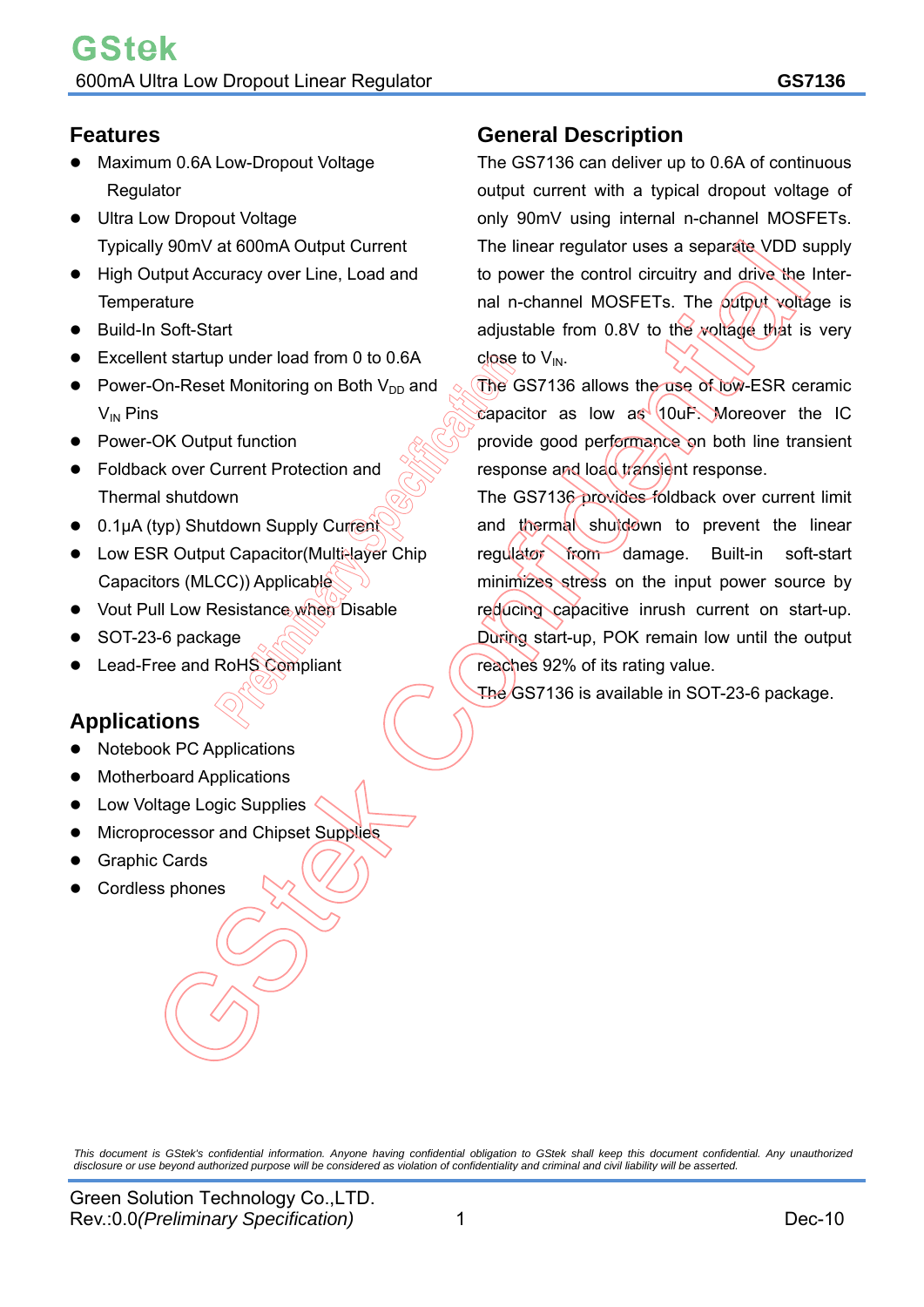# **Typical Application**

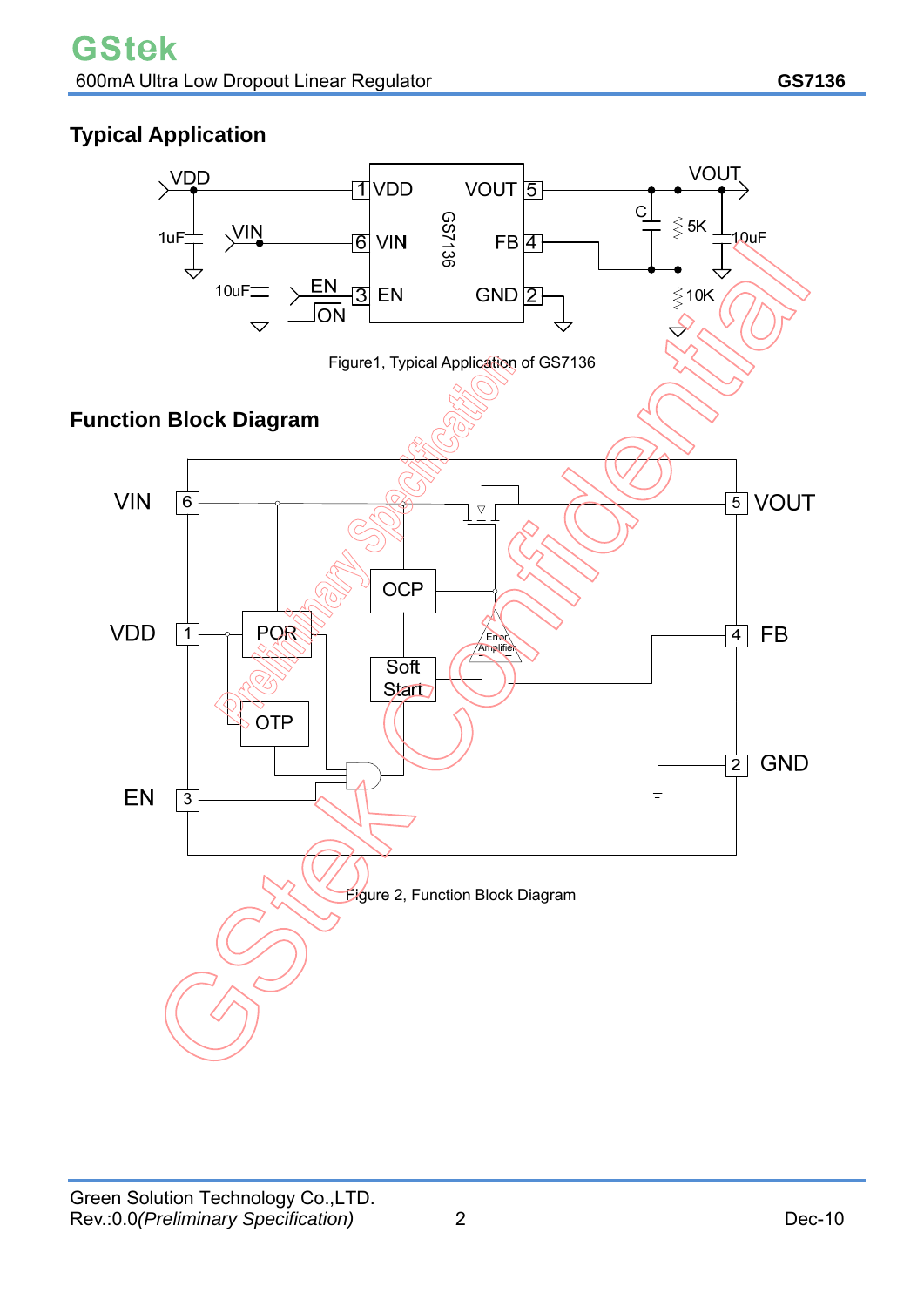# **Pin Configuration**



# **Ordering Information**

|           | <b>GS7136PP-R</b>       |                        |                 |  |
|-----------|-------------------------|------------------------|-----------------|--|
|           | 1. Package $\leftarrow$ | 2. Shipping            |                 |  |
| <b>No</b> | <b>Item</b>             |                        | <b>Contents</b> |  |
|           | Package/                | S6: SOT-23-6           |                 |  |
| ົ         | Shipping                | <b>R</b> : Tape & Reel |                 |  |

Example: GS7136 SQT-23-6 Tape & Reel ordering information is "GS7136S6-R"

 $\Lambda$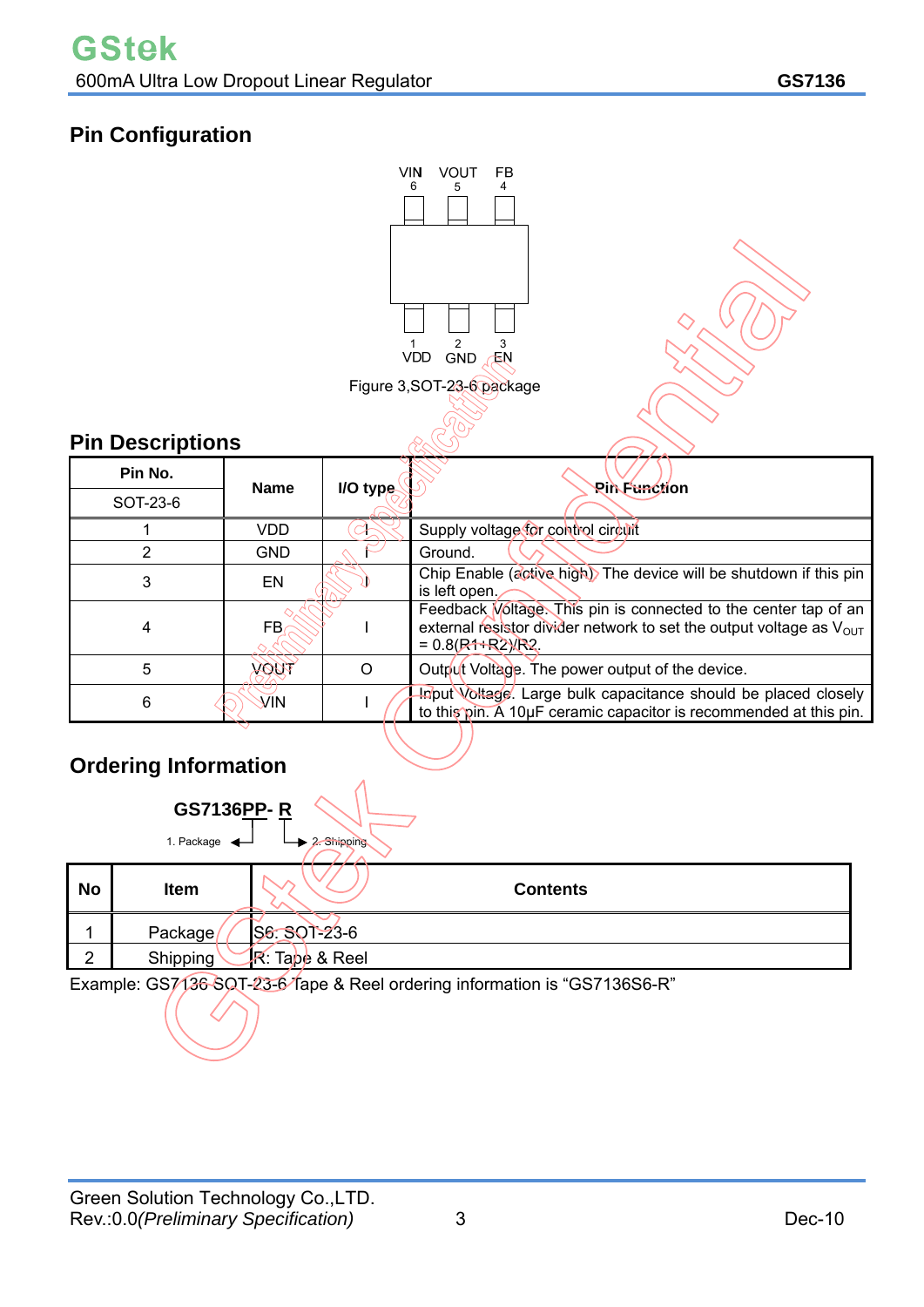## **Absolute Maximum Rating (Note 1)**

| <b>Parameter</b>                                    | <b>Symbol</b>    | Limits                                      | <b>Units</b> |
|-----------------------------------------------------|------------------|---------------------------------------------|--------------|
| <b>Supply Voltage</b>                               | $V_{IN}$         | $1 < V_{IN} < 6$                            | V            |
| <b>Control Voltage</b>                              | $V_{DD}$         | $3 < V_{DD} < 6$                            | V            |
| Output Voltage                                      | $V_{OUT}$        | $0.8 < V_{\text{OUT}} < 5$                  | V            |
| EN, FB, POK                                         |                  | $-0.3 < (V_{EN} V_{FB} V_{POK}) \leq \beta$ |              |
| Package Power Dissipation at $T_A \leq 25^{\circ}C$ | $P_{D}$ sot-23-6 | 420                                         | mW           |
| Lead Temperature (Soldering) 10S                    | TLEAR            | 260                                         | $^{\circ}C$  |
| ESD (Human Body Mode) (Note 2)                      | VespABM          | 2k                                          | v            |
| ESD (Machine Mode) (Note 2)                         | <b>VESD MM</b>   | 200                                         | V            |

# **Thermal Information (Note 3)**

| <b>Parameter</b>                       | <b>Symbol</b>  | Limits | Units |
|----------------------------------------|----------------|--------|-------|
| Thermal Resistance Junction to Ambient | $UJA$ SOT-23-6 | 238    | °C/W  |

# **Recommend Operating Condition (Note 4)**

| <b>Parameter</b>           | <b>Symbol</b>   | Limits               | <b>Units</b> |
|----------------------------|-----------------|----------------------|--------------|
| <b>Supply Voltage</b>      | V <sub>IN</sub> | $1.0 < V_{IN} < 5.5$ |              |
| <b>Control Voltage</b>     | V <sub>DD</sub> | $3.0 < V_{DD} < 5.5$ |              |
| Junction Temperature       |                 | $-40 \sim 125$       | °C           |
| <b>Ambient Temperature</b> |                 | $-40 \sim 85$        | °C           |

# **Electrical Characteristics**

 $(V_{IN} = V_{OUT} + 0.5V, V_{EN} = V_{DD} = 5V, C_{IN} = C_{OUT} = 10uF, T_A = T_J = 25°C)$ 

| <b>Parameter</b>                            | Symbol                        | <b>Conditions</b>                                                                       | Min. | Typ. | Max. | <b>Units</b> |  |
|---------------------------------------------|-------------------------------|-----------------------------------------------------------------------------------------|------|------|------|--------------|--|
|                                             | <b>Supply Voltage Section</b> |                                                                                         |      |      |      |              |  |
| V <sub>DD</sub> Operation Voltage<br>Range  | V <sub>DD</sub>               | $V_{DD}$ Input Range, $V_{OUT} = V_{REF}$                                               | 3.0  |      | 5.5  | v            |  |
| V <sub>IN</sub> Operation/Voltage<br>Range  | $V_{IN}$                      | V <sub>IN</sub> Input Range, V <sub>OUT</sub> =V <sub>REF</sub>                         | 1.0  |      | 5.5  | v            |  |
| Quiescent current                           | ΙQ                            | $V_{DD} = V_{IN} = V_{FN} = 5V, I_{OUT} = 0A,$<br>$V_{\text{OUT}} = V_{\text{REF}}$     |      | 1.0  | 1.5  | mA           |  |
| VDD Input current                           | I <sub>VDD</sub>              | $V_{DD} = V_{IN} = V_{EN} = 5V$ , $I_{OUT} = 0A$ ,<br>$V_{\text{OUT}} = V_{\text{REF}}$ |      | 1.0  | 1.5  | mA           |  |
| <b>Control Input Current</b><br>in Shutdown | $IVDD_SD$                     | $V_{DD}$ = $V_{IN}$ =5.0V, $I_{OUT}$ =0A,<br>$V_{FN} = 0V$                              |      | 0.1  | 1    | uA           |  |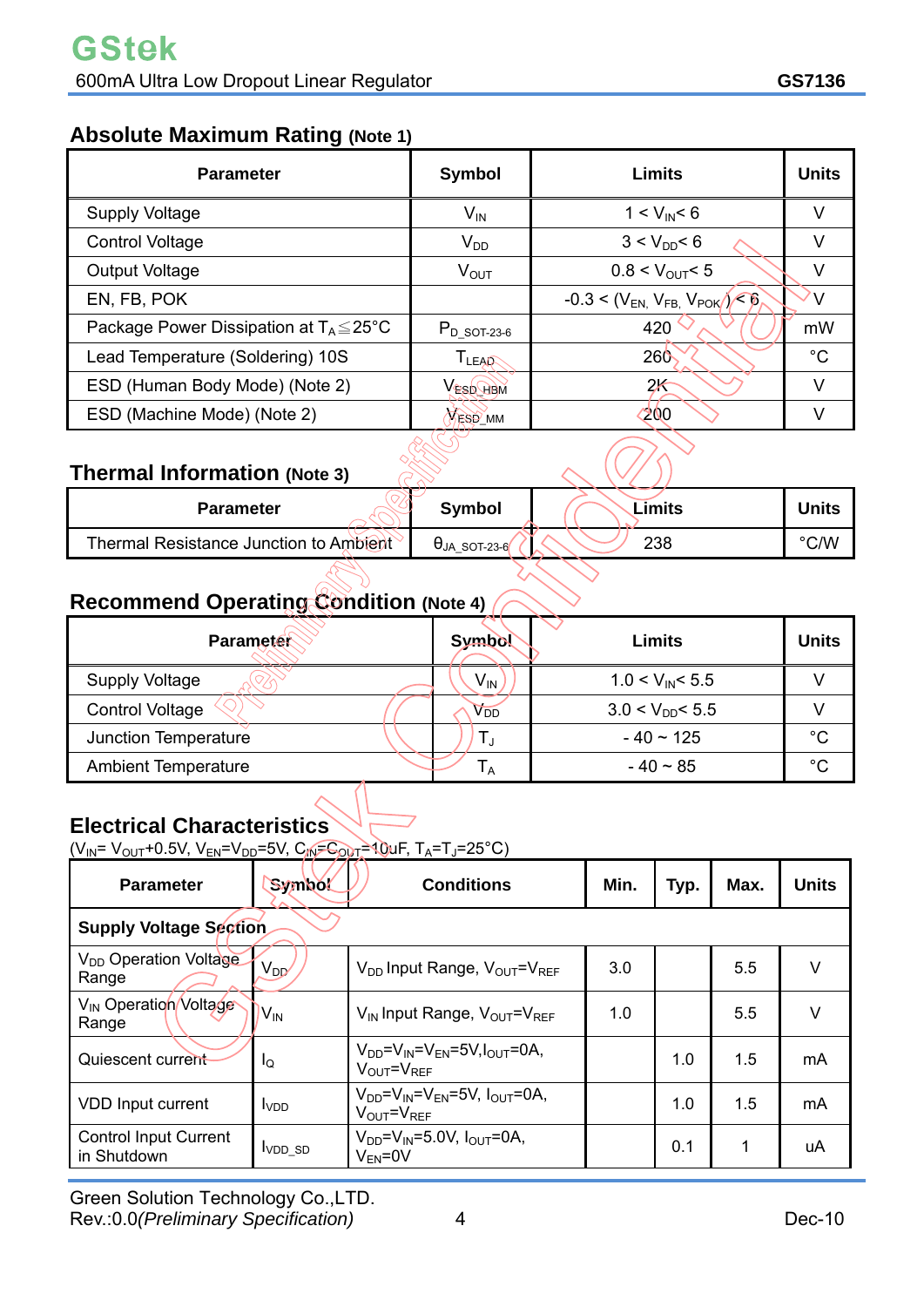600mA Ultra Low Dropout Linear Regulator **GS7136** 

GStek

| V <sub>DD</sub> POR Threshold                           |                        | <b>V</b> <sub>DDRTH</sub>        |                                                                                     | 2.4    | 2.7  | 3          | $\vee$         |
|---------------------------------------------------------|------------------------|----------------------------------|-------------------------------------------------------------------------------------|--------|------|------------|----------------|
| V <sub>DD</sub> POR Hysteresis                          |                        |                                  |                                                                                     | 0.15   | 0.2  |            | V              |
| V <sub>IN</sub> POR Threshold                           |                        | <b>VINRTH</b>                    |                                                                                     | 0.55   | 0.75 | 0.95       | $\vee$         |
| V <sub>IN</sub> POR Hysteresis                          |                        |                                  |                                                                                     | 0.13   | 0.20 |            | $\vee$         |
| <b>Output Voltage</b>                                   |                        |                                  |                                                                                     |        |      |            |                |
| Reference Voltage                                       |                        | <b>V<sub>REF</sub></b>           | $I_{OUT}$ =1mA, $V_{OUT}$ = $V_{REF}$                                               | 0.784  | 0.8  | (1,8)      | $\overline{V}$ |
| <b>Output Voltage</b><br>Accuracy                       |                        |                                  |                                                                                     | $-2.0$ |      | +2.0       | $\%$           |
| Line Regulation (V <sub>DD</sub> )                      |                        | $\triangle V_{\text{LINE\_VDD}}$ | V <sub>DD</sub> =4V to 5V, I <sub>OUT</sub> <sup>e</sup> in A,<br>VOUT=VREF, VIN=2V |        | 0.03 | <u>d:2</u> | %              |
| Line Regulation $(V_{IN})$                              |                        | $\triangle V_{\text{LINE\_IN}}$  | $V_{IN}$ =1.2V to 5V, $V_{OUT}$ =1mA,<br>VOUT <sup>=VREF</sup>                      |        | 0.01 | 0.1        | $\%$           |
| Load Regulation                                         |                        | $\triangle V_{\text{LOAD}}$      | $I_{OUT} = 1$ mA to 0.6A, $V_{OUT} = V_{REF}$                                       |        | 94   | 1.5        | $\%$           |
| $V_{OUT}$ Pull Low<br>Resistance                        |                        |                                  | $V_{DD} = V_{IN} = 5.0 V, V_{EN} = 0 V$                                             |        | 130  |            | Ω              |
|                                                         | <b>Dropout Voltage</b> |                                  |                                                                                     |        |      |            |                |
| Dropout Voltage<br><b>V</b> <sub>DROP</sub><br>(Note 5) |                        |                                  | $V_{\text{OUT}}=V_{\text{REF}}$ , $I_{\text{OUT}}=0.6A$                             |        | 90   | 130        | mV             |
| <b>Protection</b>                                       |                        |                                  |                                                                                     |        |      |            |                |
| <b>Current Limit</b>                                    |                        | <b>ILIM</b>                      | $V_{DD}$ = $V_{IN}$ = $V_{EN}$ =5 $V, V_{OUT}$ = $V_{REF}$                          |        | 0.8  |            | $\overline{A}$ |
| <b>Short Circuit Current</b>                            |                        | FOLDBACK                         | $V_{\text{OUT}}$ <0.2V                                                              |        | 30   |            | m <sub>A</sub> |
| <b>Thermal Shutdown</b><br>Temperature                  |                        | $\mathbf{F}_{\text{SD}}$         | T <sub>J</sub> Rising                                                               |        | 160  |            | $^{\circ}C$    |
| <b>Thermal Shutdown</b><br><b>Returned Temperature</b>  |                        |                                  |                                                                                     |        | 110  |            | $^{\circ}C$    |
| <b>Enable</b>                                           |                        |                                  |                                                                                     |        |      |            |                |
| EN                                                      | Logic-Low<br>Voltage   |                                  | $V_{\text{DD}}=5V$                                                                  |        |      | 0.6        | $\vee$         |
| Threshold                                               | Logic-High<br>Voltage  |                                  | $N_{DD}$ 5V                                                                         | 1.2    |      |            | V              |
| <b>EN Input Bias Current</b>                            |                        | <b>By</b>                        | $\mathcal{W}_{\text{\tiny{EN}}}$ =5V                                                |        | 12   | 20         | uA             |

**Note 1**.Stresses listed as the above "Absolute Maximum Ratings" may cause permanent damage to the device. These are for stress ratings. Functional operation of the device at these or any other conditions beyond those indicated in the operational sections of the specifications is not implied. Exposure to absolute maximum rating conditions for extended periods may remain possibility to affect device reliability.

**Note 2.**Devices are ESD sensitive. Handling precaution recommended.

**Note 3.** $\theta_{JA}$  is measured in the natural convection at  $T_A = 25^\circ \text{C}$  on a high effective thermal conductivity test board (4 Layers, 2S2P) of JEDEC 51-7 thermal measurement standard. The case point of  $\theta_{\text{JC}}$  is on the expose pad for PSOP-8 package.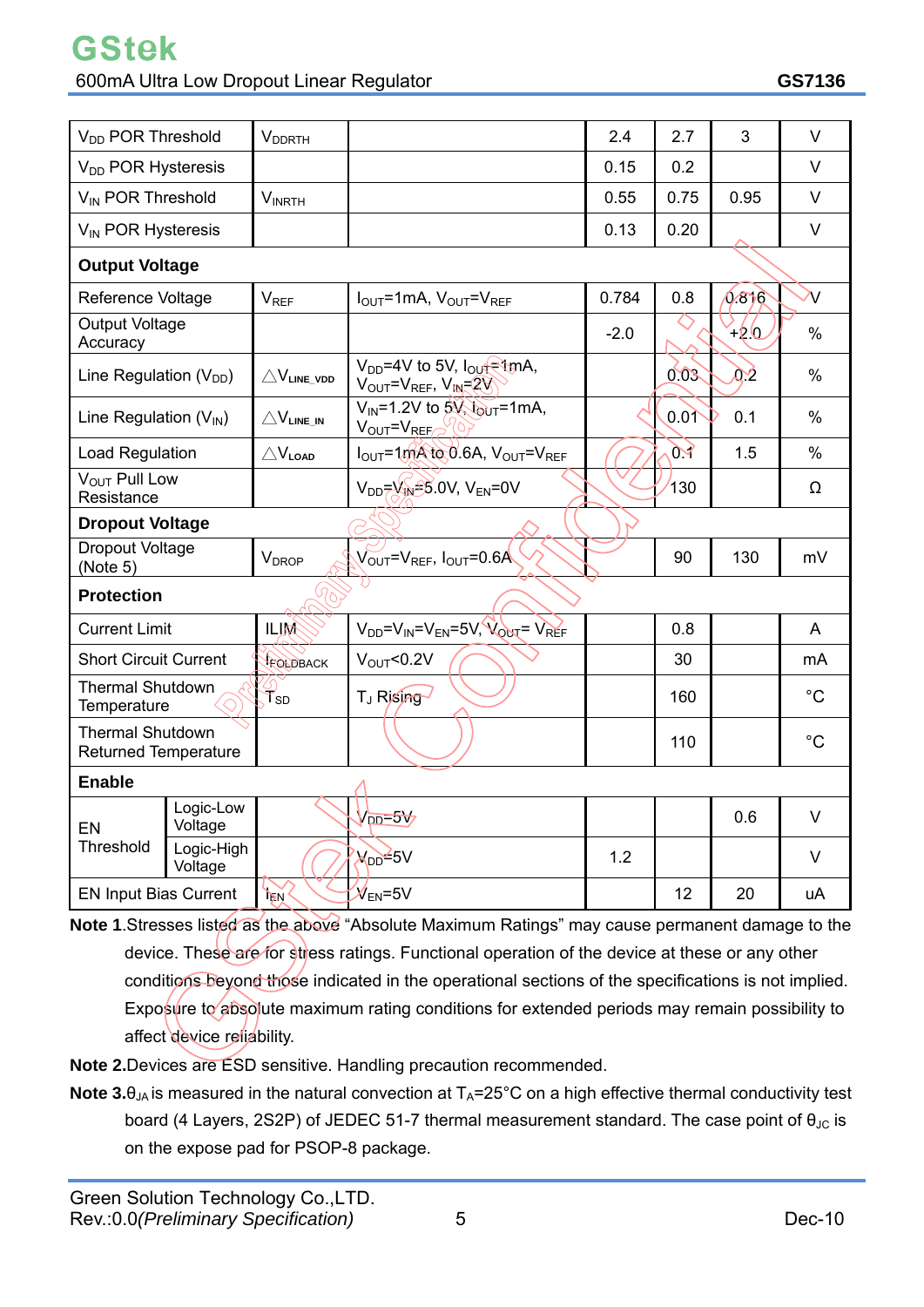**Note 4.**The device is not guaranteed to function outside its operating conditions. **Note 5.**The Dropout voltage is defined as  $V_{\text{IN}}-V_{\text{OUT}}$ , which is measured when  $V_{\text{OUT}}$  is 0.98\* $V_{\text{OUT(NORMAL)}}$ .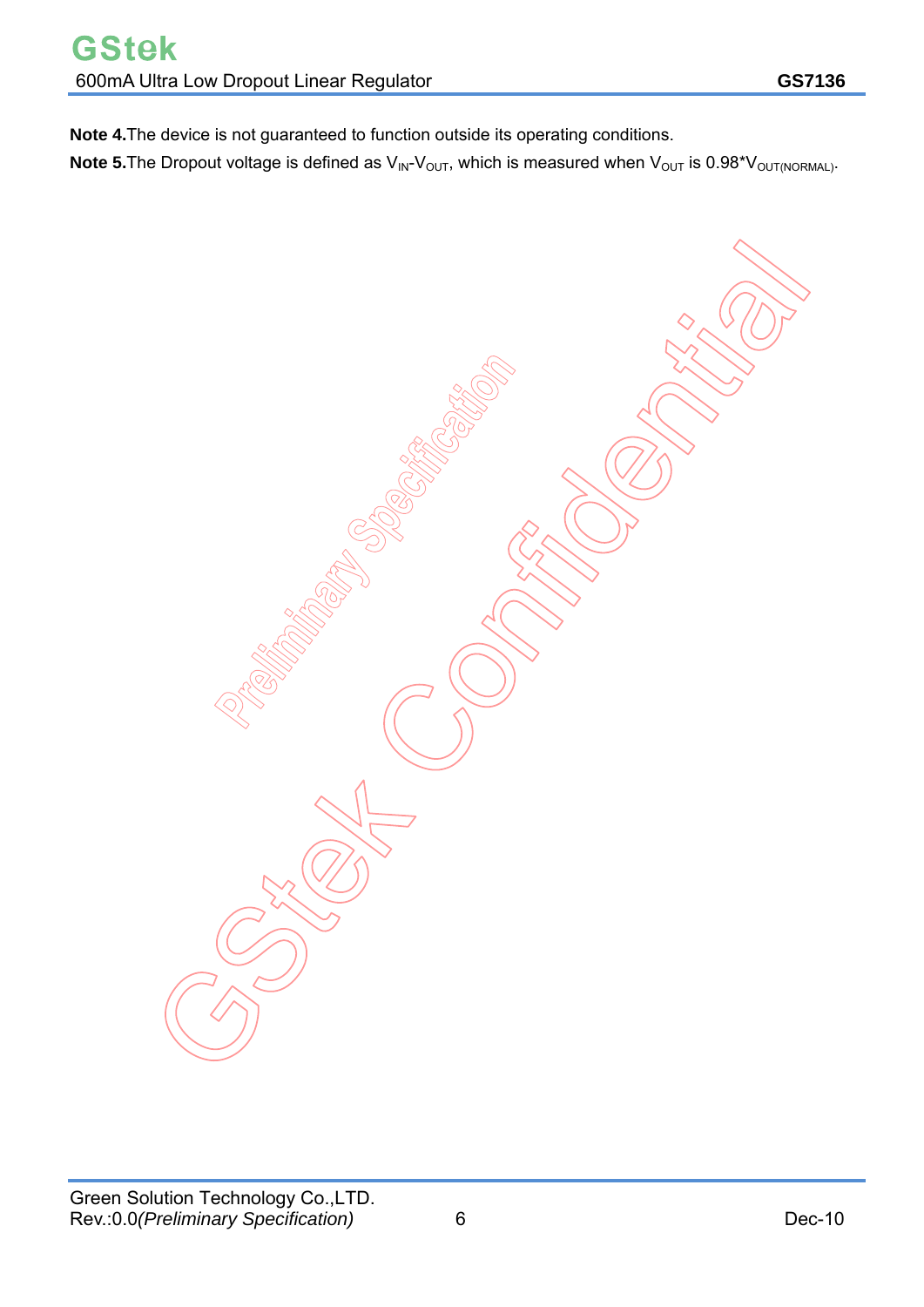# **Typical Characteristics**

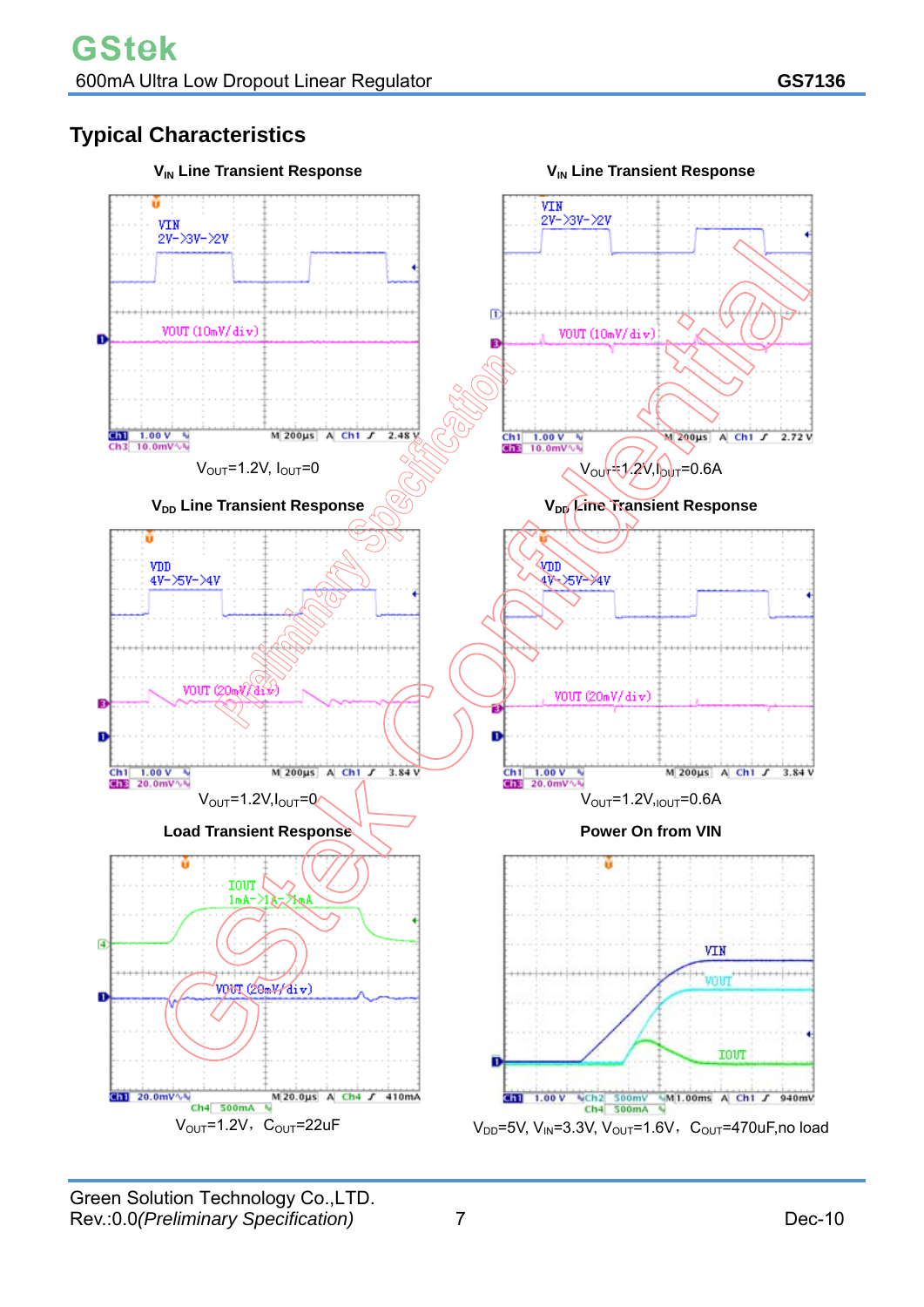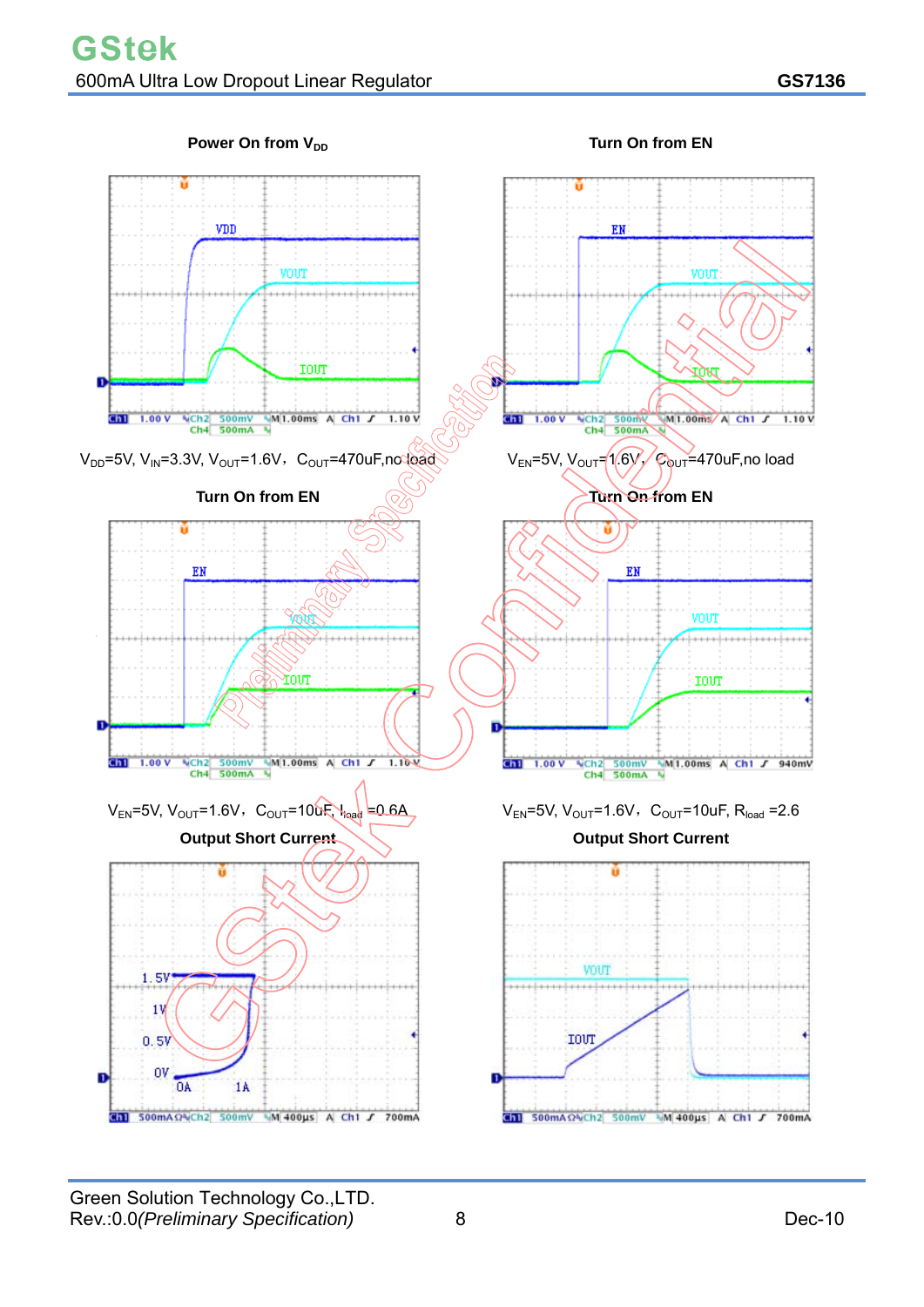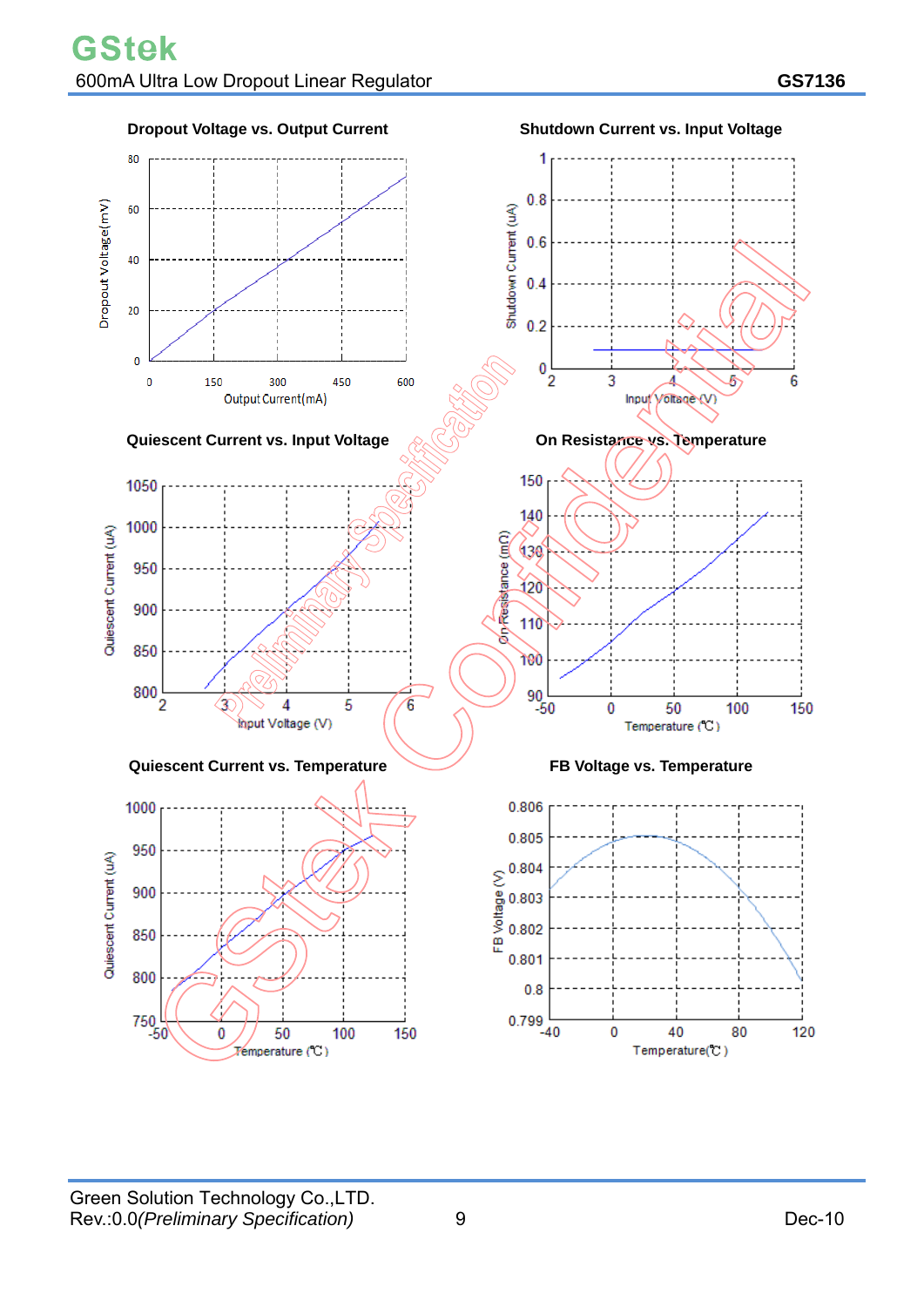#### **Enable**

The GS7136 has a dedicated enable pin(EN). When the EN pin is in the logic low  $(V_{EN}<0.6V)$ , the regulator will be turned off, reducing the supply current to less than 1uA.

When the EN pin is in the logic high  $(V_{EN} > 1.2V)$ , the regulator will be turned on and undergoes a new soft-start cycle. Left open, the EN pin is pulled down by a internal resistor to shut down the regulator.

#### **Power-on-Reset**

The GS7136 features a power-on-reset control through monitor both input voltages to prevent wrong operations. Only after the two supply voltages exceed their rising POR threshold voltages, the regulator is to be initiated and starts up.

### **POK**

The POK pin is an open-drain output, and can be connects to  $V_{\text{OUT}}$  or other rail through an external pull-up resistor. As the output voltage arrives 92% of normal output voltage, an internal delay function starts to perform a delay time and then output the POK pin high to indicate the output is OK. As the output voltage falls below the falling Power-OK threshold or one of the two supply voltages falls below it's falling POR threshold, the POK pin will output low immediately without a delay time.

### **Build-In Soft-Start**

An internal soft-start function controls rise rate of the output voltage to  $\lim_{h \to 0}$  the current surge at start-up. The typical soft-start interval is about 1.5mS.

### **Current Limit**

The GS7136 contains a foldback over current protection function. It allows the output current to

Green Solution Technology Co.,LTD. Rev.:0.0*(Preliminary Specification)* 10 Dec-10

reach the value of 0.8A. Then further decreases in the load resistance reduce both the load current and the load voltage. The main advantage of foldback limiting is less power dissipation in the pass transistor under shorted- load conditions. During startup, the current limit value is set to a high value, thus GS7136 can operate in full load condition. After startup, the current limit value is set to a normal value, so the pass transistor can be protected well.

### **Thermal-Shutdown Protection**

Thermal Shutdown protects GS7136 from excessive power dissipation. If the die temperature exceeds 160°C, the pass transistor is shut off. 50°C of hysteresis prevents the regulator from turning on until the die temperature drops to  $110^{\circ}$ C.

### **Output Capacitor selection**

The GS7136 is specifically designed to employ ceramic output capacitors as low as 10uF. Place the capacitors physically as close as possible to the device with wide and direct PCB traces. Capacitor ESR should be less than 50mohm.

#### **Feedback Network**

Figure 4 shows the feedback network. The suggested design procedure is to choose R1=10KΩ and then calculate R2 using the following formula:  $R2=(V_{\text{OUT}}/V_{\text{REF}}-1)^*R1$ .



#### Figure 4. Feedback Network

 $C_{\text{OPTION}}$  can improve transient response, and recommend value as follow: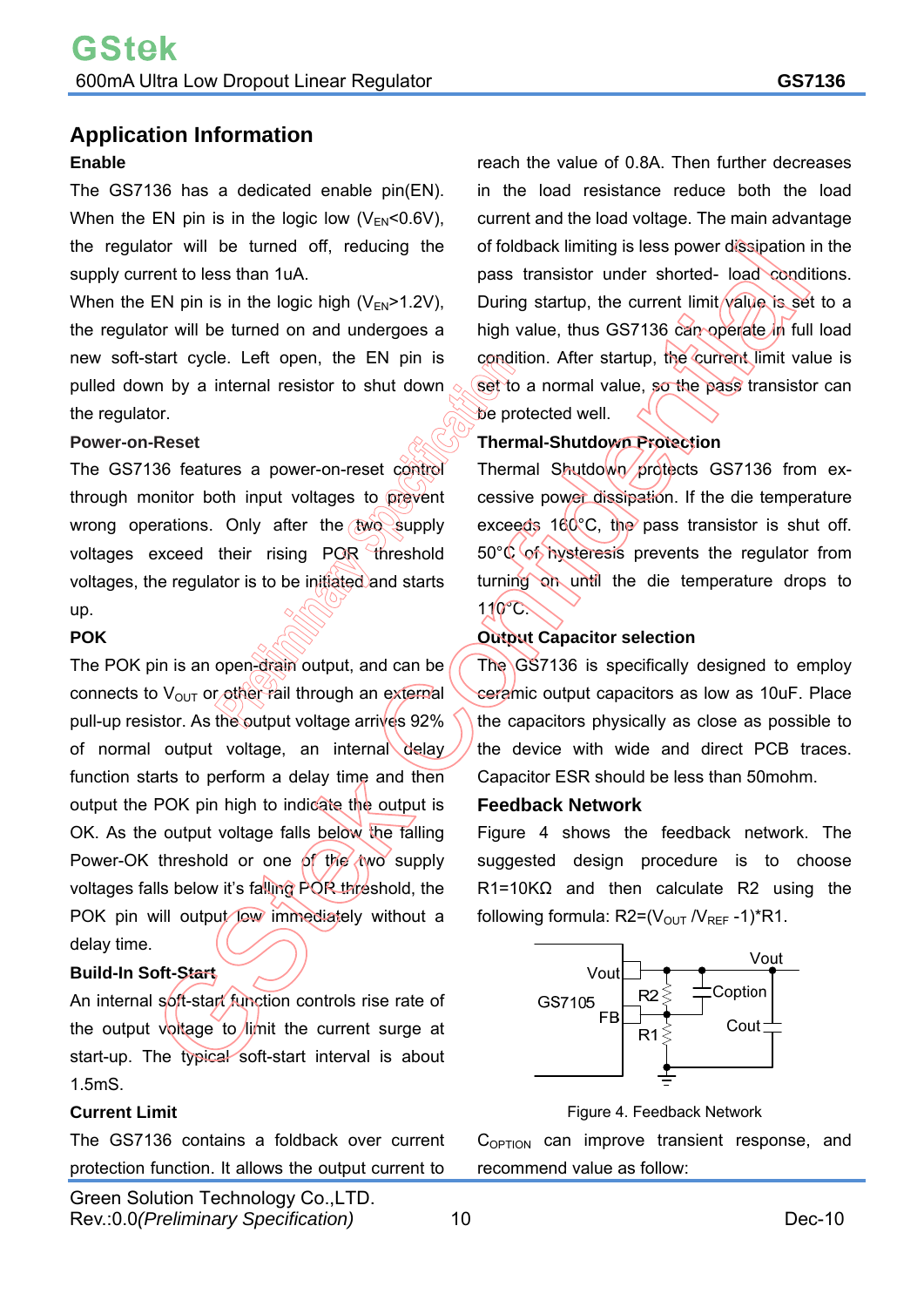| $V_{\rm OUT}$    | R <sub>2</sub>                | COPTION     |  |  |
|------------------|-------------------------------|-------------|--|--|
| $0.8V \sim 1.6V$ | $0 \sim 10 \text{ K}\Omega$   | 470pF~1nF   |  |  |
| $1.6V \sim 2.4V$ | 10 K $\Omega$ ~ 20 K $\Omega$ | 100pF~500pF |  |  |
| $2.4V \sim 3.6V$ | 20 K $\Omega$ ~ 30 K $\Omega$ | 20pF~300pF  |  |  |

#### **Input Capacitor selection**

Bypass VIN to ground with a 10uF or greater capacitor. Bypass VDD to ground with a 1uF capacitor for normal operation in most applications. Ceramic, tantalum or aluminum electrolytic capacitors may be selected for input capacitor. However ceramic capacitors are recommended due to their significant cost space savings. Place the capacitors physically as close as possible to the device with wide and direct PCB traces.

**Power Dissipation and Layout Considerations**  Although internal thermal limiting function is integrated in GS7136, continuously keeping the

junction near the thermal shutdown temperature may possibly affect device reliability. For continuous operation, it is highly recommended to keep the junction temperature below the maximum operation junction temperature 125°C for maximum reliability.

The power dissipation definition in device is:

 $P_D = (V_{IN} - V_{OUT}) \times I_{OUT} + V_{DD} \times I_Q$ 

The maximum power dissipation can be calculated as:

 $\mathcal{P}_{D(MAX)} = (T_{J(MAX)} - T_{A}) \setminus \theta_{JA}$ 

Where  $T_{J(MAX)}$  is the maximum operation junction temperature 125%,  $T_A$  is the ambient temperature and the  $\theta_{JA}$  is the junction to ambient thermal resistance.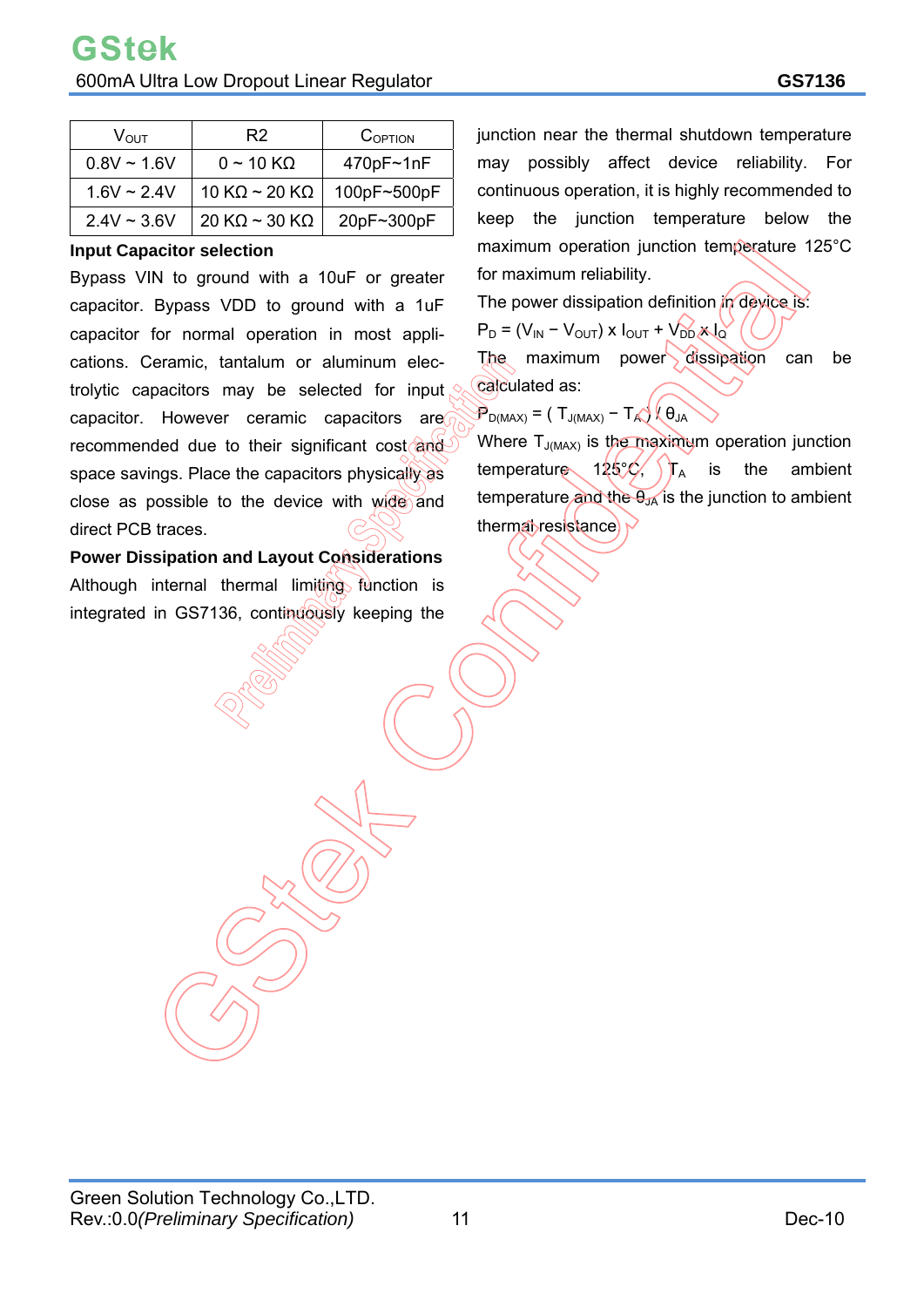### **Package Dimensions, SOT-23-6**



1.Min.: Minimum dimension specified.

**Note** 

2.Max.: Maximum dimension specified.

3.REF.: Reference. Normal/Regular dimension specified for reference.